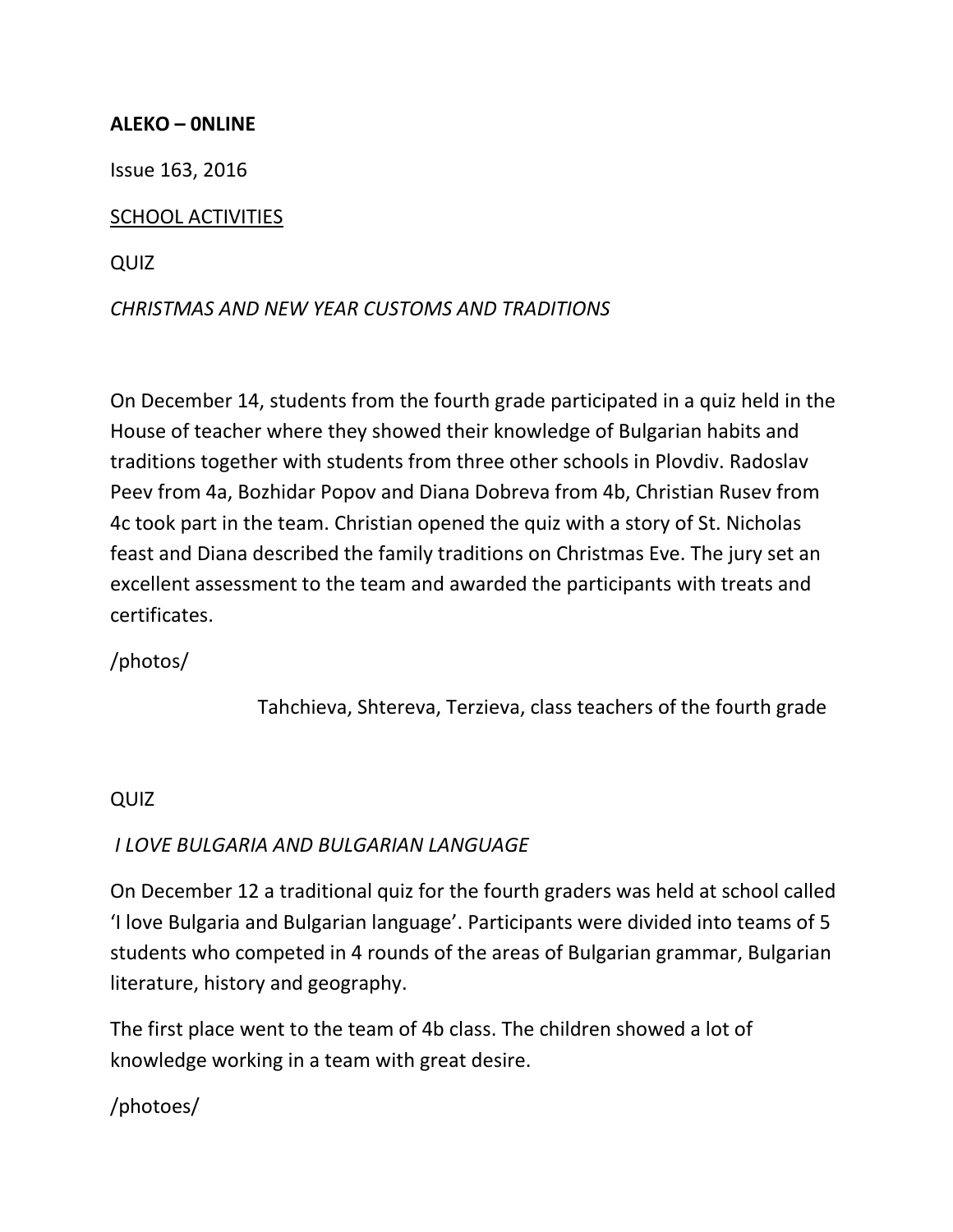# Tahchieva, Shtereva, Terzieva, class teachers of the fourth grade

### PROJECT ACTIVITIES

### *'NATURAL CROUSEL' club*

'Natural carousel' club continues its activities during this school year. Students from 2c class watched with great interest the changes in nature in the autumn, took care of the school green cells as well as of the cherry-laurels tree which they planted and grew by themselves.

Objectives of the club:

- Formation of knowledge about nature, plants and animals.
- Nurturing responsibility to our environment.

Gergana Stoitsova, Head of the club

### *'BREAK' music studio*

Music is constantly around us. Children love to sing and dance and the classes in 'Break' music studio enable them to rationalize their free time through communication art.

The project aims to help developing the musical talent of students through a variety of activities - studying musical theory, vocal performances, playing musical instruments. Through active participation and empathy in the creative process, participants will realise their musical and artistic talents, and their participation in various shows and programs

They will support the realization of the value of the Bulgarian national traditions and culture.

Nina Dimitrova, Head of the club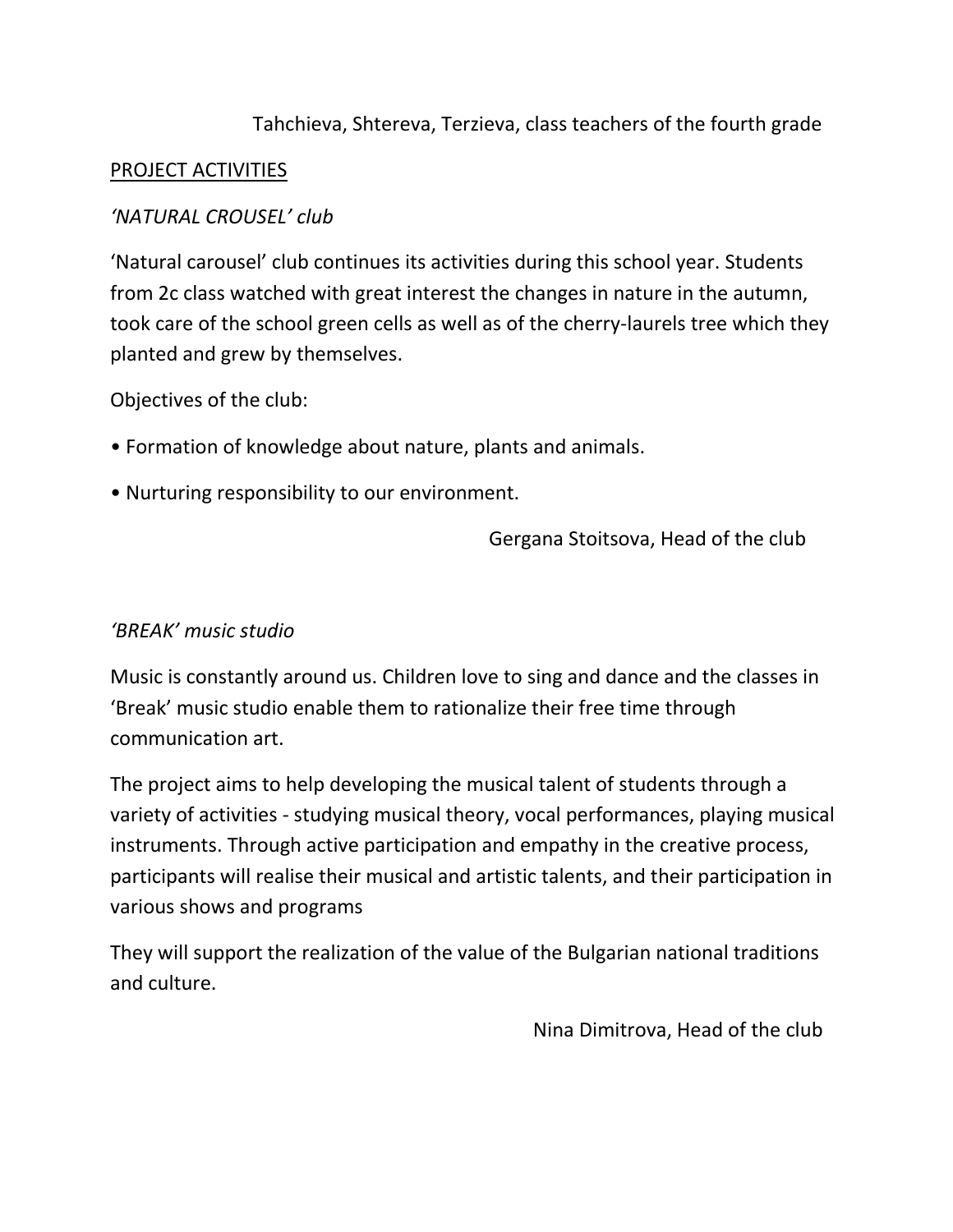# *'CHILDREN`S PLANET' club*

It`s a vocal group from 4c class in which the children sing, get acquainted with the folk song traditions, develop their musical skills and talent. The club continues the activities of the students with musical talents, shown in the first grade, who learned and performed songs on the occasion of school holidays and concerts. The children themselves choose the group name, the songs and costumes to perform. The activities in the club join the students together and enrich the class life.

Todorka Tahchieva, Head of the club

# A SYSTEM FOR CAREER GUIDANCE IN SCHOOL EDUCATION PROJECT

# 'CAREER' CLUB

# *A VISIT OF 3a CLASS IN THE CAREER CLUB*

Third graders from our school also had the opportunity to visit 'Career' club and immerse themselves in the world of professions. First were the students from 3a class with their class teacher Mrs. Stoynova. The children quickly realized that an amusing lesson is ahead and smiles brightened their faces. They proved to be extremely informed and ambitious young 'professionals'. They showed very good knowledge of professions and skills that someone needs to have to exercise one profession, or another.

The children talked about their parents` professions and what they like about them. They shared what they want to become when they grow up, and how they have chosen this profession.

Students participated actively in the games and discussions, learned new things and had fun.

We expect you to look again at our Club to learn and play together in the world of professions!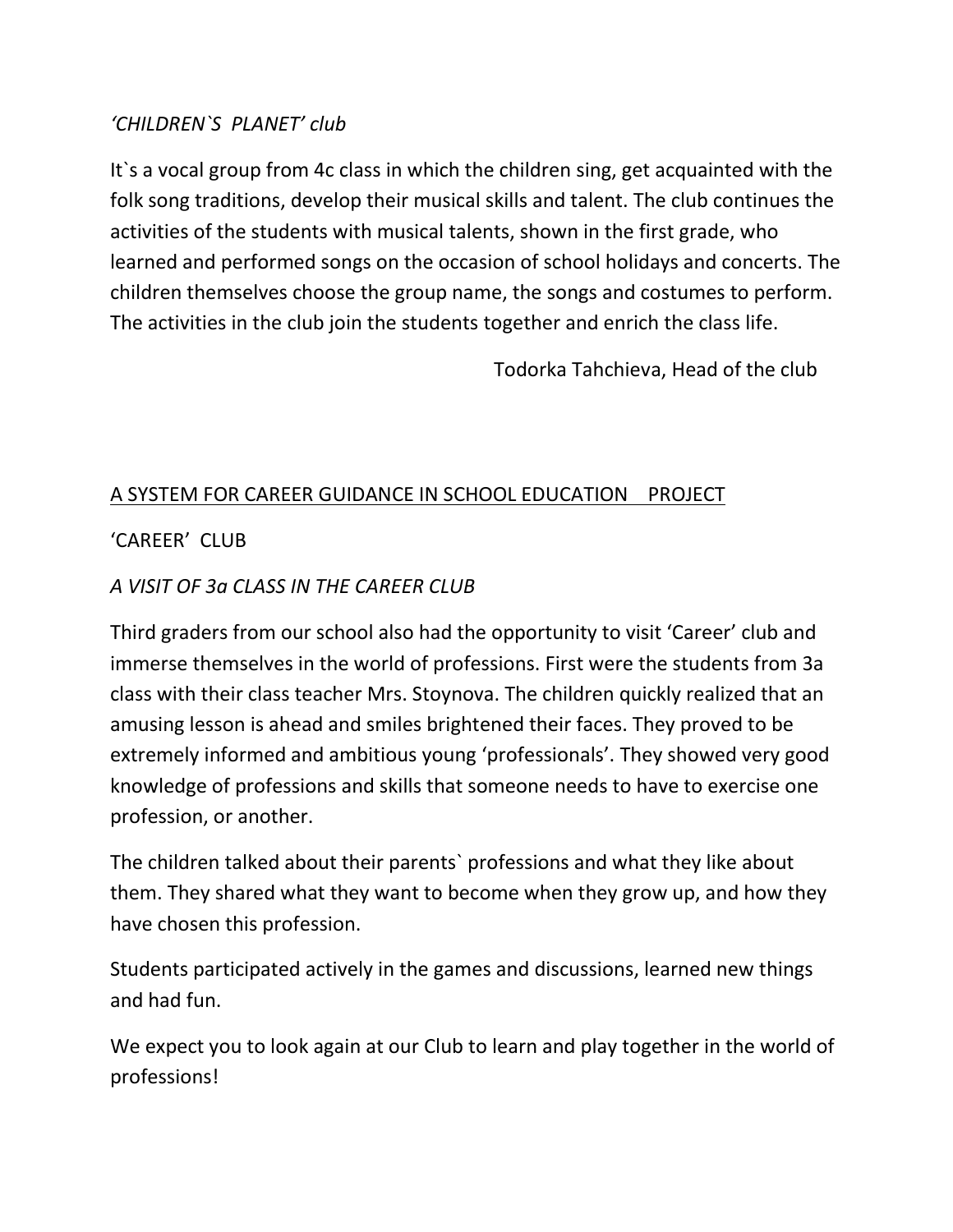#### SCHOOL FOR PARENTS

### *CHILDREN AND TECHNOLOGIES*

We present to you six of the most common hazards associated with modern technology facing our children and families today, and ideas on how to find decision.

1. Digital devices are used as toys to distract attention when there is nothing else to do.

### **Sensible decision:**

Improve your relationship by stopping to perceive devices as toys, take them just like tools and instruments. Create rules in the family with clear details how and when to use various technologies.

2. Children have their own digital devices **Sensible decision:**

Define how necessary for a child is to have such a device. Let the child use a phone or other similar device, but not own it. If the child has already adopted it as a possession, remind him that always can be introduced new rules for the use of that device.

3. The belief that your child will never get stuck to the device or will fall into something inappropriate in the Net.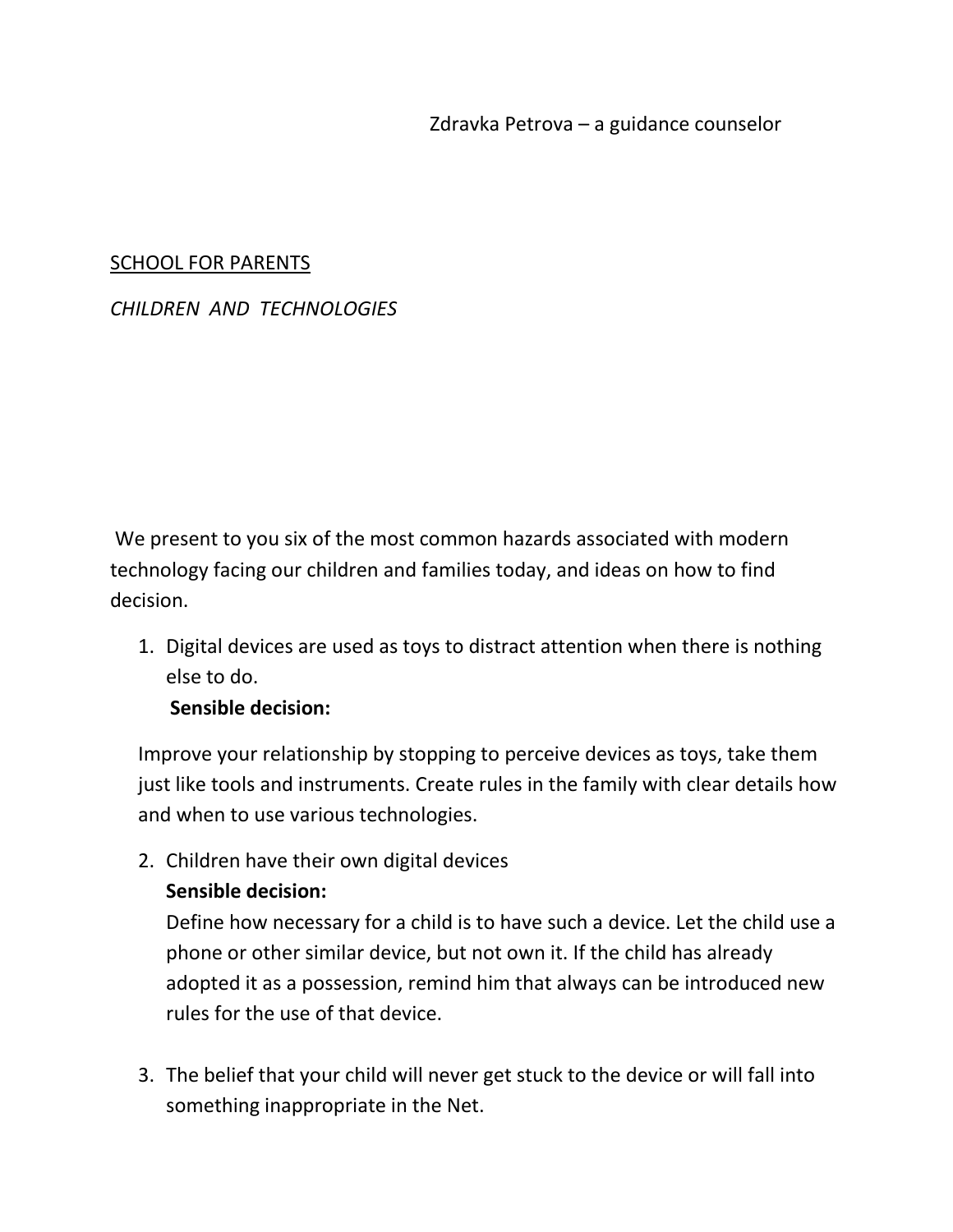### **Sensible decision:**

Do not allow your child to have a digital device in his room, especially at night. The most frequently visited unsuitable sites are when people are alone with their devices. Give the rule that no technological equipments are allowed in the bedroom and at night the parents are responsible for them.

# 4. To let the children use digital devices whenever they want **Sensible decision:**

Determine the exact hours of activities with digital devices and teach the children that even if something is promised, it can always be changed and you are right to say 'no'.

5.To allow your children to create passwords for their devices

# **Sensible decision:**

Parents should control protection measures and the time of use. You can even install filters in the phones to get a back report for the use. Be in the same room when children use these devices. This will guarantee that the sites in the network places are visible for you.

6. Do not talk often about the dangers in network and inappropriate use of devices!

# **Sensible decision:**

It is sufficient to spend 15-30 minutes weekly to talk with the children to protect them from the impact of digital technologies. These discussions can build strong relationships that are the foundation of great understanding and friendship between children and parents for life.

*'If you want your children to be smart, read them stories. If you want them to be very smart, read them many stories'.*

 *Albert Einstein*